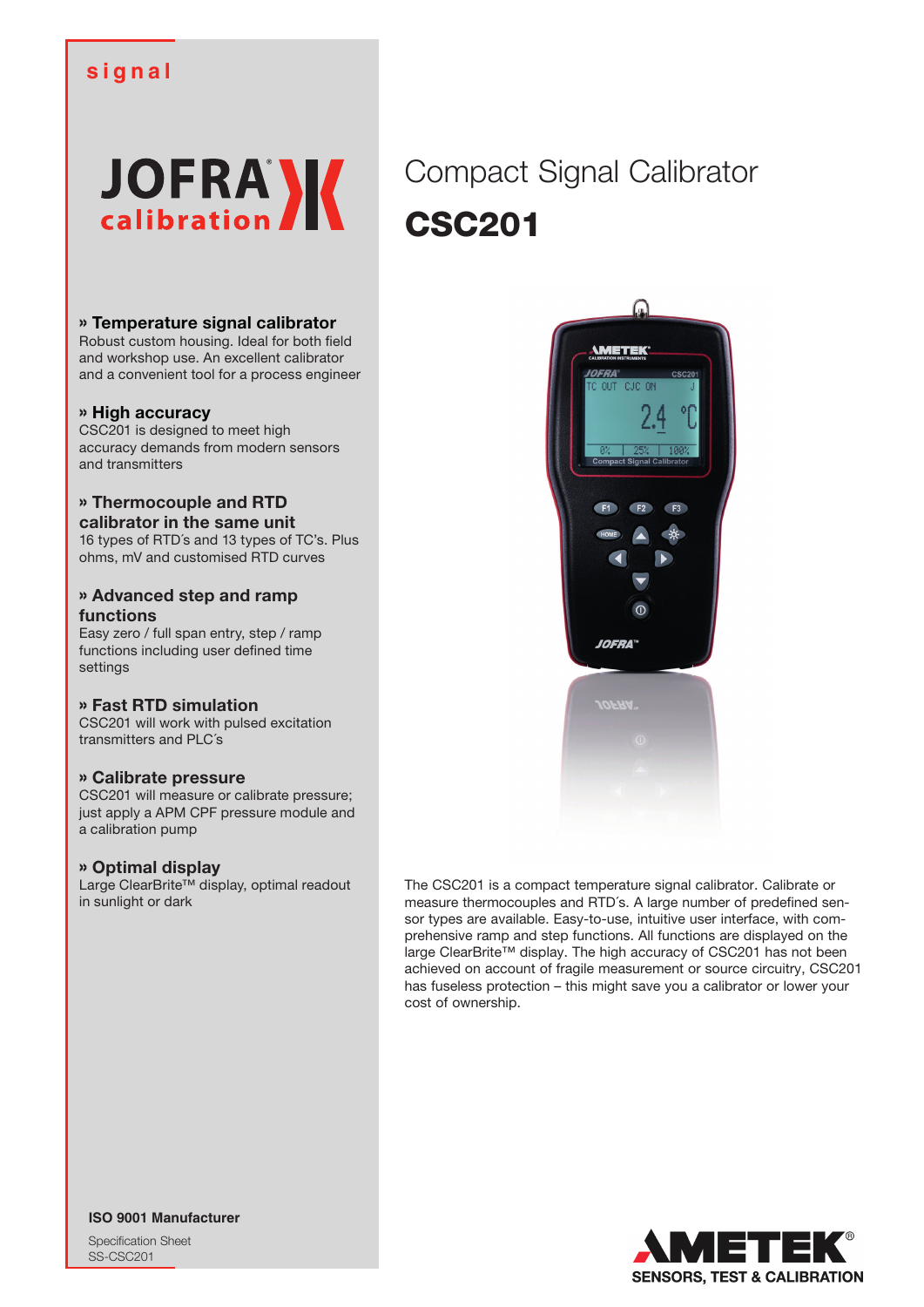



#### **APM CPF pressure modules**

When used with pressure modules the CSC201 becomes a pressure calibrator / indicator. The APM CPF series of pressure modules are also compatible with the AMC910 and HPC600 calibrators. The APM CPF external pressure modules are available in seven ranges - with full coverage from vacuum to 15 000 psi/1000 bar.

The APM CPF is engineered to deliver the same high level of accuracy whether in the lab or in the field. Combined with calibrators and pump systems, the APM CPF is a powerful calibration tool once it is plugged into the calibrator.



### SPECIFICATIONS

#### **Ambient temperature specifications**

| Operating temperature -10 to $50^{\circ}$ C / 14 to 122 $^{\circ}$ F |  |
|----------------------------------------------------------------------|--|
| Storage temperature -20 to 60°C / -4 to 140°F                        |  |
| All specifications specified                                         |  |
| at ambient temperature: 23°C $\pm$ 5°C / 73°F $\pm$ 9°F              |  |
| Outside ambient 23°C ±5°C ±0.003% rdq/°C                             |  |
| Outside ambient 73°F ±9°F ±0.0017% rdg/°F                            |  |
|                                                                      |  |

#### **Power specifications**

#### **RS232 communication interface**

| Connector:  RS232 connector - LEMO connector |  |  |
|----------------------------------------------|--|--|
|                                              |  |  |

#### **Physical specifications (LxHxW)**

| Instrument  235x57x97 mm / 9.3x2.3x3.8 in                |
|----------------------------------------------------------|
|                                                          |
| lnstr. in soft case 250x95x110 mm / 9.8x3.7x4.3 in       |
| Weight incl. test leads & shoulder strap 1030 g / 360 oz |
| Shipping cargo box size  285x110x160 mm                  |
|                                                          |
|                                                          |

#### **Miscellaneous**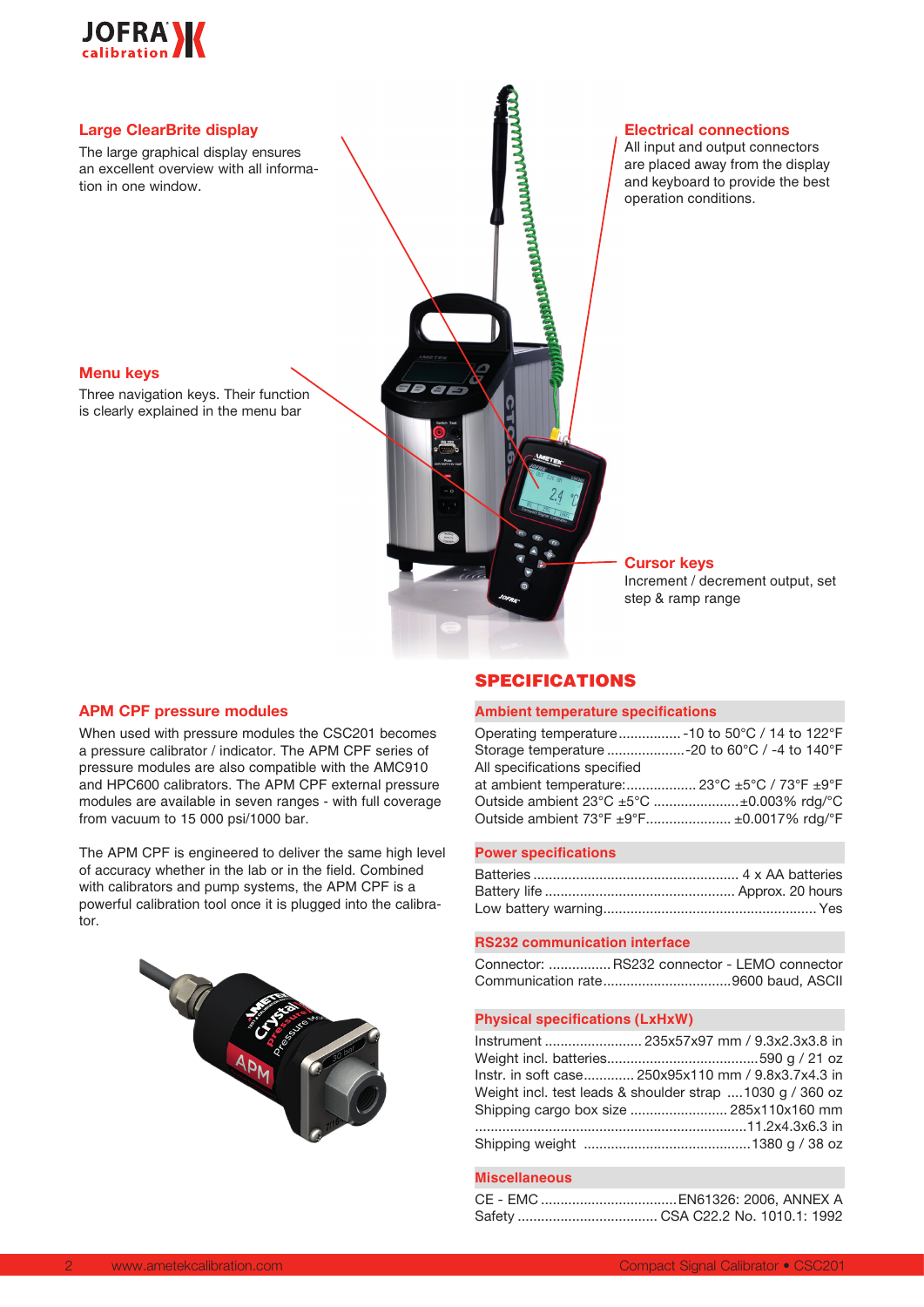

### **Thermocouple - TC**

TC types............................... J K T E R S B C XK BP L U N Cold junction compensation ON/OFF control ............... Yes

| <b>Thermocouple</b> | Range        | Accuracy $\pm$ |                                           |  |
|---------------------|--------------|----------------|-------------------------------------------|--|
| mV                  | min<br>max   |                | 12 months                                 |  |
| I TC mV read        | $-10,000$ mV | 75.000 mV      | $0.015%$ rdg +10µV                        |  |
| TC mV source        | $-10,000$ mV | 75,000 mV      | $ 0.015\% \text{ rdg} + 10 \mu \text{V} $ |  |

Maximum current output is 1 mA with an output impedance of  $\leq 1$ ohm.

| Thermocouple            | Range                           | Accuracy $\pm$                 |                                                                  |
|-------------------------|---------------------------------|--------------------------------|------------------------------------------------------------------|
| Cold junction           | min                             | max                            | 12 months                                                        |
| <b>CJC compensation</b> | $18^{\circ}$ C<br>$64^{\circ}F$ | $28^{\circ}$ C<br>$83^\circ F$ | $0.2^{\circ}$ C<br>$0.36^{\circ}$ F                              |
| l CJC outside above     |                                 |                                | $0.05^{\circ}$ C/ $^{\circ}$ C<br>$0.03^{\circ}$ F/ $^{\circ}$ F |

| <b>TC Type</b> |        | <b>Temperature range</b> | 12-month<br>accuracy |        |     |     |
|----------------|--------|--------------------------|----------------------|--------|-----|-----|
|                | °C     |                          | °F                   |        | °C  | °F  |
|                | From   | To                       | From                 | To     |     |     |
| J              | $-210$ | $-150$                   | $-346$               | $-238$ | 0.4 | 0.8 |
|                | $-150$ | 1200                     | 238                  | 2192   | 0.2 | 0.4 |
| K              | $-200$ | $-100$                   | $-328$               | $-148$ | 0.5 | 0.9 |
|                | $-100$ | 600                      | $-148$               | 1112   | 0.2 | 0.4 |
|                | 600    | 1000                     | 1112                 | 1832   | 0.3 | 0.6 |
|                | 1000   | 1372                     | 1832                 | 2501   | 0.4 | 0.8 |
| T              | $-250$ | $-200$                   | $-418$               | $-328$ | 1.5 | 1.7 |
|                | $-200$ | $\Omega$                 | $-328$               | 32     | 0.5 | 0.9 |
|                | 0      | 400                      | 32                   | 752    | 0.2 | 0.4 |
| E              | $-250$ | $-200$                   | $-418$               | $-328$ | 1.0 | 1.8 |
|                | $-200$ | $-100$                   | $-328$               | $-148$ | 0.3 | 0.6 |
|                | $-100$ | 1000                     | $-148$               | 1832   | 0.2 | 0.4 |
| R              | 0      | 200                      | 32                   | 392    | 1.7 | 3.1 |
|                | 200    | 1767                     | 392                  | 3212   | 1.0 | 1.8 |
| S              | 0      | 200                      | 32                   | 392    | 1.7 | 3.1 |
|                | 200    | 1767                     | 392                  | 3212   | 1.1 | 2.0 |
| B              | 600    | 800                      | 1112                 | 1472   | 1.5 | 2.7 |
|                | 800    | 1000                     | 1472                 | 1832   | 1.2 | 2.2 |
|                | 1000   | 1820                     | 1832                 | 3308   | 1.0 | 1.8 |
| C              | 0      | 1000                     | 32                   | 1832   | 0.5 | 0.9 |
|                | 1000   | 2316                     | 1832                 | 4200   | 1.5 | 2.7 |
| XK             | $-200$ | 800                      | $-328$               | 1472   | 0.2 | 0.4 |
| <b>BP</b>      | 0      | 800                      | 32                   | 1472   | 1.9 | 3.5 |
|                | 800    | 2500                     | 1472                 | 4532   | 0.6 | 1.1 |
| L              | $-200$ | 900                      | $-328$               | 1652   | 0.2 | 0.4 |
| U              | $-200$ | 0                        | $-328$               | 32     | 0.4 | 0.8 |
|                | 0      | 600                      | 32                   | 1112   | 0.2 | 0.4 |
| N              | $-200$ | $-100$                   | $-328$               | $-148$ | 0.8 | 1.5 |
|                | $-100$ | 1300                     | $-148$               | 2372   | 0.3 | 0.6 |

Does not include thermocouple wire error and CJC.

#### **Resistance Temperature Detector - RTD**

RTD Types:......................................... See RTD table below Response time: ....................................... Less than 5 mSec Connection..................................................2, 3, and 4-wire **Thermocouple**

| Ohm               | Range |        | Accuracy ±              |
|-------------------|-------|--------|-------------------------|
|                   | min   | max    | 12 months               |
| Ohm read (low)    | 0.00  | 400.00 | $0.015\%$ rdg +0.03 ohm |
| Ohm read (high)   | 401.0 | 4000.0 | $0.015\%$ rdg +0.3 ohm  |
| Ohm source (low)  |       |        |                         |
| @ 0.1 to 0.5 mA   | 5.0   | 400.0  | $0.015\%$ rdg +0.1 ohm  |
| @ 0.5 to 3 mA     | 5.0   | 400.0  | $0.015\%$ rdg +0.03 ohm |
| Ohm source (high) |       |        |                         |
| @ 0.05 to 0.8 mA  | 400   | 1500   | $0.015\%$ rdg +0.3 ohm  |
| @ 0.05 to 0.4 mA  | 1500  | 4000   | $0.015\%$ rdg +0.3 ohm  |

Unit is compatible with pulsing transmitters. Pulse response is ≤ 5 mSec.

| 4-wire          |                          | 12-month |        |      |      |      |
|-----------------|--------------------------|----------|--------|------|------|------|
| <b>RTD Type</b> | <b>Temperature range</b> | accuracy |        |      |      |      |
|                 | °C                       |          | °F     |      | °C   | °F   |
|                 | From                     | To       | From   | To   |      |      |
| P10(90)385      | $-200$                   | 100      | $-328$ | 212  | 0.85 | 1.53 |
|                 | 100                      | 400      | 328    | 752  | 1.00 | 1.80 |
|                 | 400                      | 800      | 752    | 1472 | 1.20 | 2.16 |
| P50(90)385      | -200                     | 100      | $-328$ | 212  | 0.20 | 0.32 |
|                 | 100                      | 400      | 212    | 752  | 0.30 | 0.54 |
|                 | 400                      | 800      | 752    | 1472 | 0.40 | 0.72 |
| P100(90)385     | $-200$                   | 100      | $-328$ | 212  | 0.15 | 0.27 |
|                 | 100                      | 400      | 212    | 752  | 0.20 | 0.36 |
|                 | 400                      | 800      | 752    | 1472 | 0.30 | 0.54 |
| P200(90)385     | -200                     | 100      | $-328$ | 212  | 0.40 | 0.72 |
|                 | 100                      | 630      | 212    | 1166 | 0.50 | 0.90 |
| P400(90)385     | $-200$                   | 100      | $-328$ | 212  | 0.20 | 0.36 |
|                 | 100                      | 630      | 212    | 1166 | 0.25 | 0.45 |
| P500(90)385     | $-200$                   | 100      | $-328$ | 212  | 0.20 | 0.36 |
|                 | 100                      | 630      | 212    | 1166 | 0.30 | 0.54 |
| P1K(90)385      | $-200$                   | 100      | $-328$ | 212  | 0.15 | 0.27 |
|                 | 100                      | 630      | 212    | 1166 | 0.20 | 0.36 |
| P50(90)391      | $-200$                   | 100      | $-328$ | 212  | 0.20 | 0.36 |
|                 | 100                      | 400      | 212    | 752  | 0.30 | 0.54 |
|                 | 400                      | 800      | 752    | 1472 | 0.40 | 0.72 |
| P100(90)391     | -200                     | 100      | -328   | 212  | 0.15 | 0.27 |
|                 | 100                      | 400      | 212    | 752  | 0.20 | 0.36 |
|                 | 400                      | 800      | 752    | 1472 | 0.30 | 0.54 |
| P100(90)392     | $-200$                   | 100      | $-328$ | 212  | 0.10 | 0.18 |
|                 | 100                      | 630      | 212    | 1166 | 0.20 | 0.36 |
| M10(90)427      | $-100$                   | 260      | $-148$ | 500  | 0.75 | 1.35 |
| M50(90)428      | $-180$                   | 200      | $-292$ | 392  | 0.15 | 0.27 |
| M100(90)428     | $-180$                   | 200      | $-292$ | 392  | 0.10 | 0.18 |
| H120(90)672     | $-80$                    | 260      | $-112$ | 500  | 0.10 | 0.18 |
| P100(90)JIS     | $-200$                   | 100      | $-328$ | 212  | 0.10 | 0.18 |
|                 | 100                      | 630      | 212    | 1166 | 0.20 | 0.36 |
| YSI(90)400      | 15                       | 50       | 59     | 122  | 0.10 | 0.18 |

Read accuracy is based on 4-wire input. Source accuracy in terminals 2-wire source.